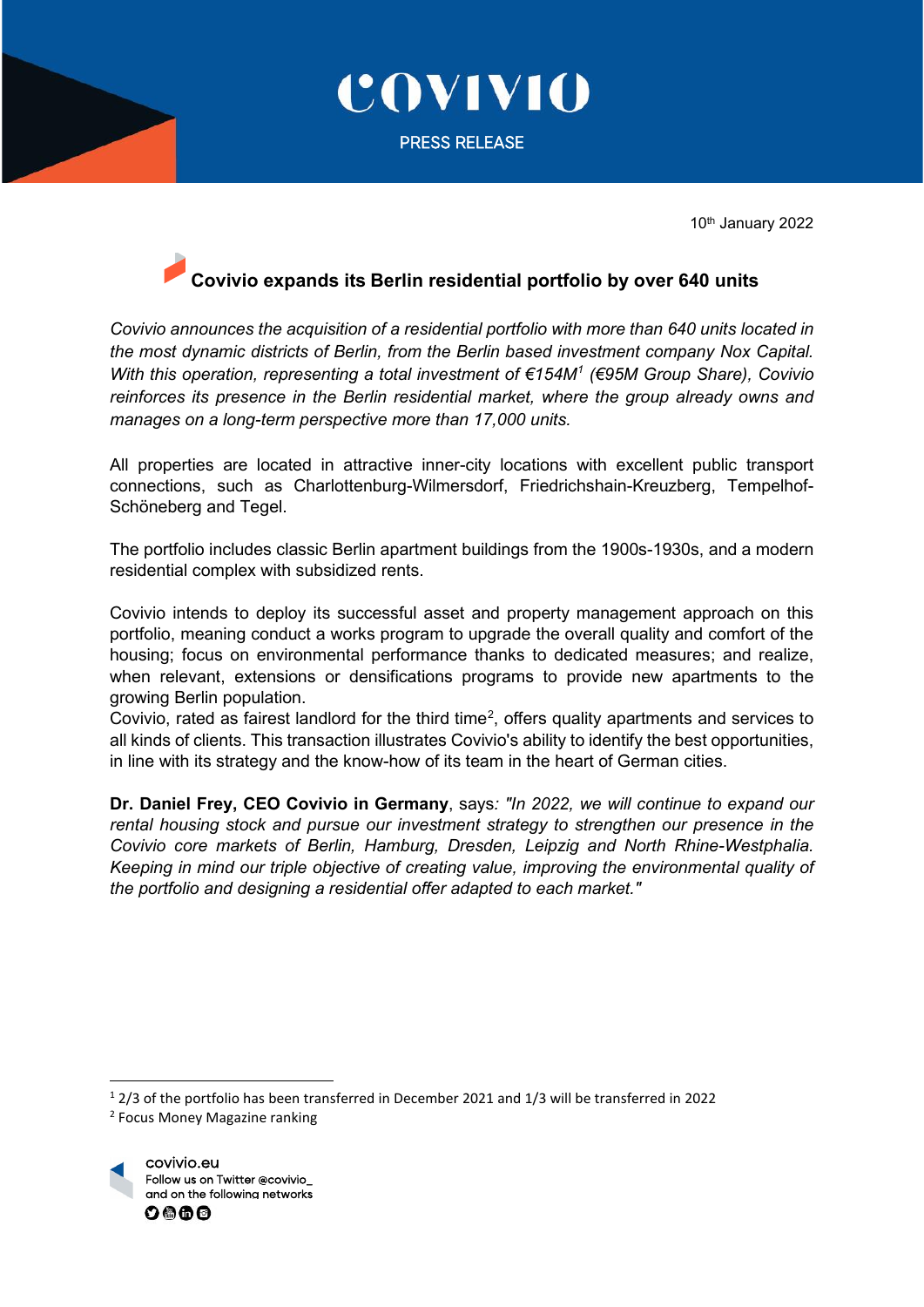## COVIVIO PRESS RELEASE